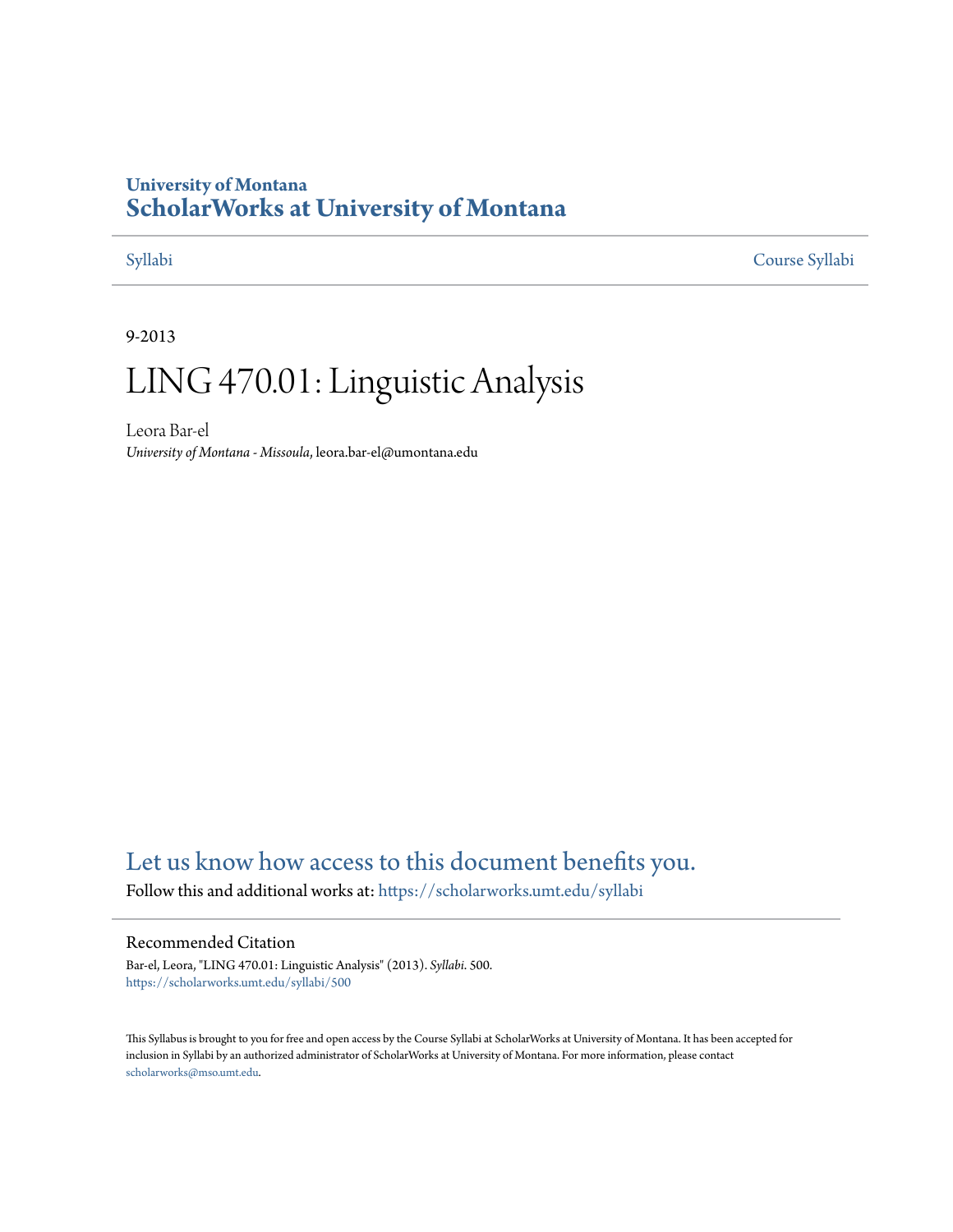# **Linguistic Analysis LING 470**

*The University of Montana* 

Autumn 2013 Instructor: Dr. Leora Bar-el

#### **COURSE OUTLINE**

*I've always found the study of language intriguing. I had a linguistics professor who always* said, "It's man's ability to use language that makes him the dominant species on the planet." *I wouldn't go that far. I think what sets us apart from other animals is that we aren't afraid of* vacuum cleaners. - Jeff Stilson (comedian)

#### **Instructor information**

Wi <leora.bar-el@ umontana.edu> 8 243-2387 Social Science 210 Office hours: Wednesdays 10:00am-12:00pm, or by appointment

#### **Course meeting times and venue**

Tuesdays and Thursdays 9:40am -11:00am Liberal Arts 203

#### **Course objectives**

This course focuses on linguistic analysis. We will look at the formal properties of language and the ways in which these properties are studied by linguists, concentrating on five core components of linguistic analysis: *phonetics* (sounds of language), *phonology* (sound patterns), *morphology* (word structure), *syntax* (sentence structure), and *semantics* (meaning). We will be looking at data from a variety of languages across the world. We will be asking questions such as "What does it mean to know a language?" and "In what ways are languages the same/different?".

#### **Prerequisite**

This course has no prerequisites, though an interest in language is an asset!

#### **Moodle**

This course has an online supplement Moodle site, which can be accessed at: http://umonline.umt.edu/ (follow the Moodle login links). Lecture slides, worksheets, homework, assignments, sound/video files, links, etc. will be posted there for downloading. Links to Student Resources and Tech Support http://umonline.umt.edu/tech support/ are available at the login page. Please inform me if you have any problems accessing the site.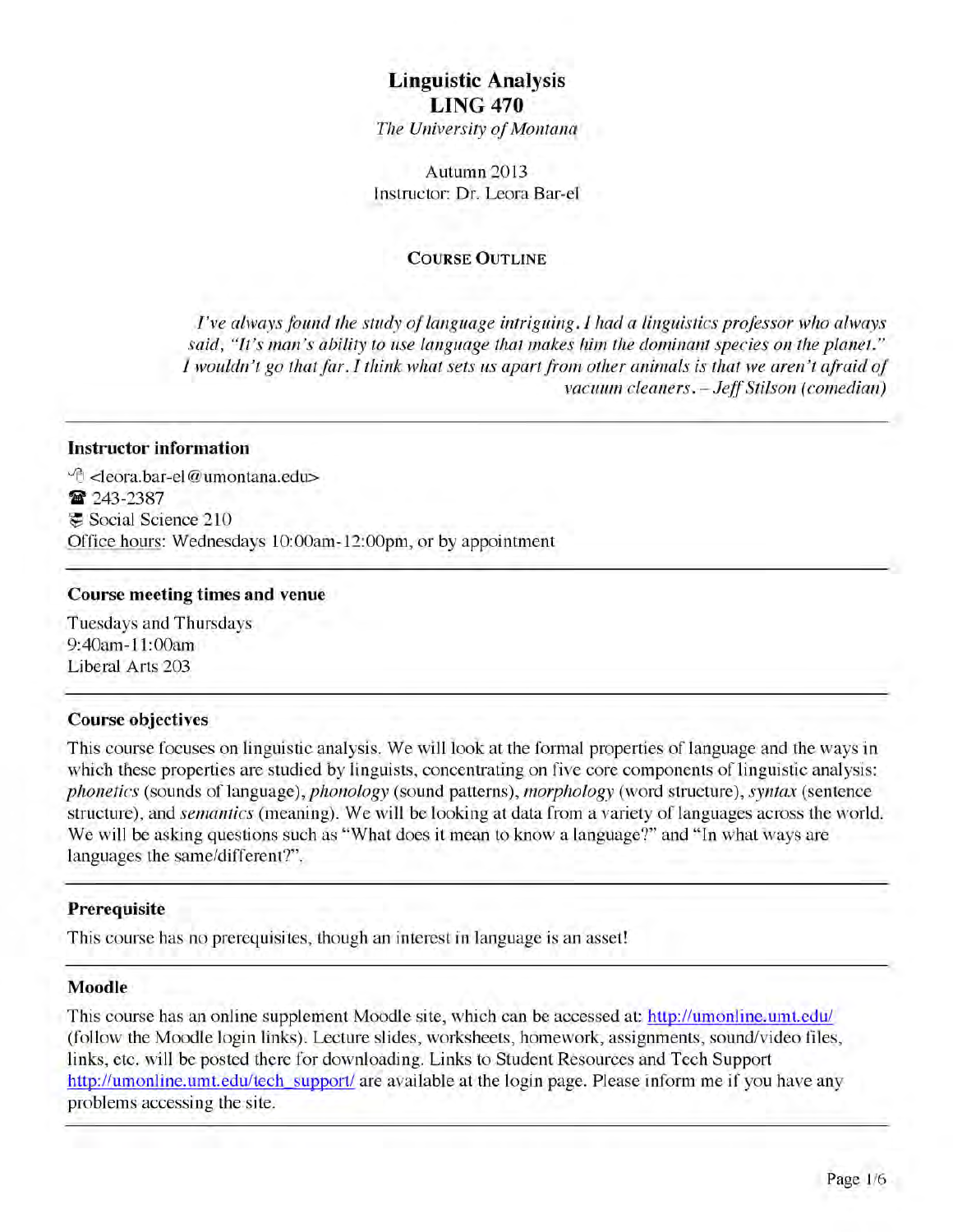#### **Course Structure**

The content of this course is **cumulative** so it is important that you keep up to date with the material (though reading ahead in your textbook is just fine). This course is divided into **five modules** the topics of which correspond to Chapters 2-6 of O'Grady et al. (your main textbook). A short introduction will be presented in Week 1 – see also Chapter 1 of the textbook). The final week of the course will be devoted to a wrap-up and review of the course material prior to your final exam. For each Module you will be required to read the corresponding chapter in your textbook.

**Class meetings** will include powerpoint lecture presentations, practice exercises, and homework/assignment review. Lecture slides and other materials will be available for downloading from the Moodle site in the afternoon following the class it is presented/distributed.

Throughout the course, you will be required to complete practice exercises in order to help you put the skills you are learning into practice. Some of these will be done in class and some of these will be assigned for you to complete on your own. In addition, you are required to submit **five homework exercises** (see schedule below). Completing these exercises is not only a requirement of the course (each is worth 2% of your final grade), but will ensure that you are keeping up with and understanding the introduced material prior to completing the formal assignments. Answers to homework exercises will be reviewed in the class they are due, so be sure that you have an **extra copy of your completed homework** that you can refer to during the review.

There are **four assignments,** which will be graded, that you are required to complete and submit during this course. They cover the first four topics of this course (phonetics, phonology, morphology, syntax). There is no assignment for the semantics module, though the semantics module will be covered on your final exam.

#### **Learning Outcomes**

Each of the assessed components of this course focuses on helping you achieve the learning outcomes of this course. Upon successful completion of this course, you will:

- (a) understand the methods that linguists use to study the formal properties of language,
- (b) be able to make generalizations about data from familiar and unfamiliar languages,
- (c) be able to formulate and test a hypothesis,
- (d) have the foundation needed to take further courses in linguistics.

| <b>MODULE</b>     | LEARNING OUTCOMES                                                                      | <b>ASSESSMENT</b>   |  |  |  |  |  |
|-------------------|----------------------------------------------------------------------------------------|---------------------|--|--|--|--|--|
| <b>PHONETICS</b>  | • Transcribe English words and phrases using the International Phonetic Alphabet       |                     |  |  |  |  |  |
|                   | • Provide articulatory descriptions of sounds in all natural languages                 |                     |  |  |  |  |  |
|                   | • Discover natural classes of sounds in languages and in particular languages          | Final exam          |  |  |  |  |  |
|                   | • Understand suprasegmental features such as pitch, length and stress                  |                     |  |  |  |  |  |
| PHONOLOGY         | • Discover phonemes and allophones in familiar and unfamiliar languages                | HW <sub>2</sub>     |  |  |  |  |  |
|                   | • Discover phonological processes observed across languages                            | ASSIGN <sub>2</sub> |  |  |  |  |  |
|                   | • Write phonological rules that account for allophonic variation                       | Final exam          |  |  |  |  |  |
|                   | • Understand the hierarchical structure of syllables                                   |                     |  |  |  |  |  |
| <b>MORPHOLOGY</b> | • Discover morphemes and allomorphs in familiar and unfamiliar languages               |                     |  |  |  |  |  |
|                   | • Discover morphological processes across languages                                    | ASSIGN <sub>3</sub> |  |  |  |  |  |
|                   | • Understand the hierarchical structure of morphologically complex words<br>Final exam |                     |  |  |  |  |  |
|                   | • Identify derivational and inflectional morphemes across languages                    |                     |  |  |  |  |  |
| <b>SYNTAX</b>     | • Understand and discover syntactic categories in familiar/unfamiliar languages        | HW <sub>4</sub>     |  |  |  |  |  |
|                   | • Understand the hierarchical structure of sentences and the phrase structure rules    | ASSIGN <sub>4</sub> |  |  |  |  |  |
|                   | that regulate them and represent those structures in phrase structure trees            |                     |  |  |  |  |  |
|                   | • Discover constituents and the parts of the phrase they consist of                    |                     |  |  |  |  |  |
|                   | • Analyze the syntactic structure of familiar and unfamiliar languages                 |                     |  |  |  |  |  |
| <b>SEMANTICS</b>  | • Understand the ways in which semanticists describe the literal meaning of words,     | HW <sub>5</sub>     |  |  |  |  |  |
|                   | phrases and sentences.                                                                 |                     |  |  |  |  |  |
|                   | • Analyze how semantic meaning of a unit of language is determined by its parts.       |                     |  |  |  |  |  |
|                   | • Understand how meaning can be affected by context (pragmatics)                       |                     |  |  |  |  |  |

#### *Learning outcomes by module*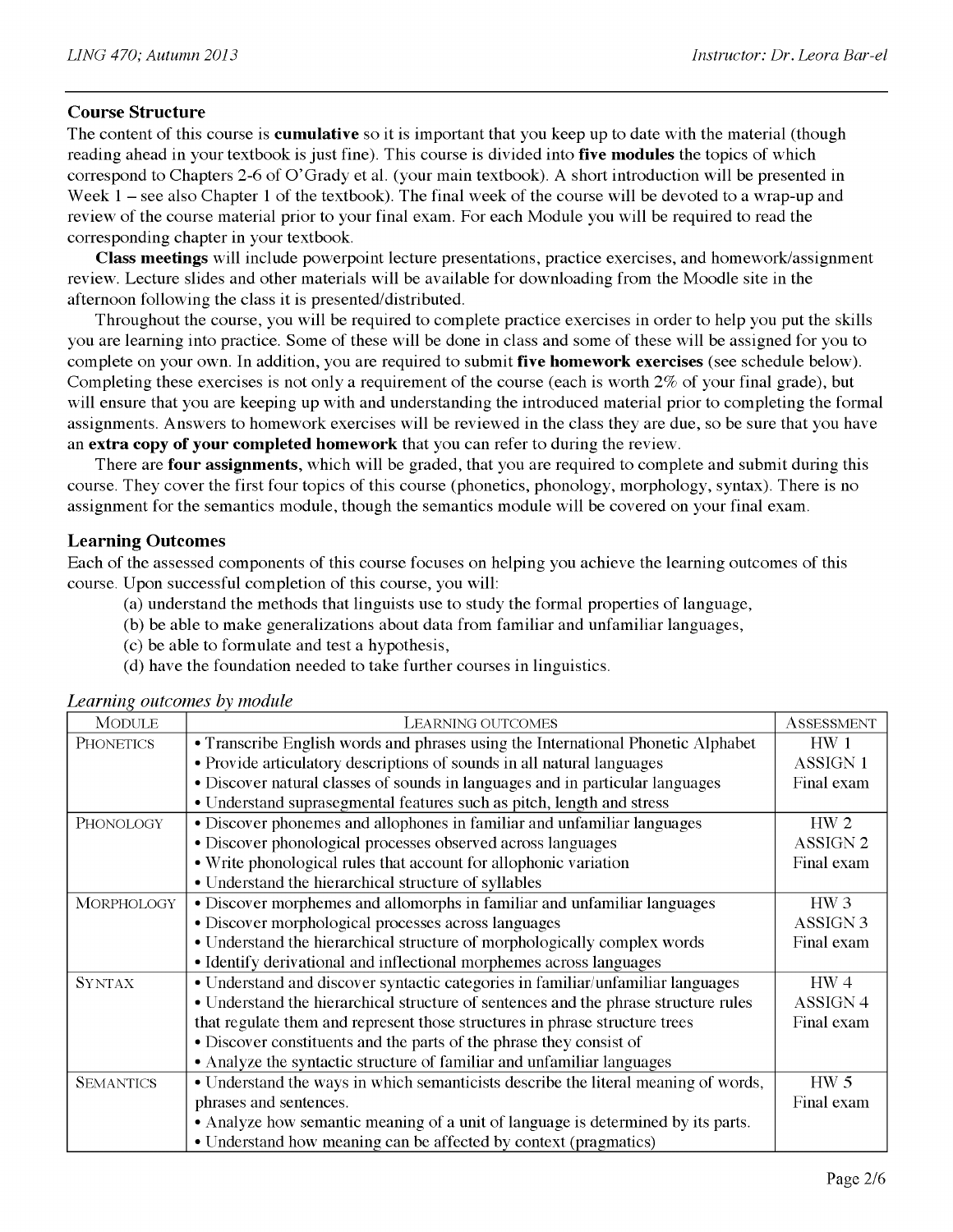#### **Assessment (undergraduate)**

| Participation |                       | 10% |
|---------------|-----------------------|-----|
| Homework      | $(5 \times 2\%$ each) | 10% |
| Assignments   | (4 x 12.5% each)      | 50% |
| Final exam    |                       | 30% |

- *•* Participation includes attendance, assigned readings, practice exercises, introductory questionnaire answering/asking questions in-class, etc.
- Homework consists of exercises that you are required to submit for assessment. They are assessed for effort and completeness (rather than "correct" answers alone). Homework is due at the **beginning of class** on the date specified in the schedule, unless otherwise noted. They will be reviewed in the class that they are due so be sure to also bring an extra copy that you can refer to. (See submission instructions in the Course Policies and Procedures section of this outline)
- Assignments will be posted online at the end of each of the first four modules and will review the material covered in the module. They are due at the **beginning of class** on the date specified in the schedule, unless otherwise noted. Always keep a copy of your submitted work. (See submission instructions in the Course Policies and Procedures section of this outline)
- The final exam will take place during finals week on **Thursday December 12, 10:10am-12:10pm.**
- Plagiarism is an offence and is not tolerated. You are welcome (and encouraged!) to work together with classmates, but you **must** write up your submitted work (i.e., homework and assignments) **on your own.**

#### **Assessment (graduate)**

| Participation |                          | 10% |
|---------------|--------------------------|-----|
| Homework      | $(5x 2%$ each)           | 10% |
| Assignments   | $(4 \times 12.5\%$ each) | 50% |
| Final exam    |                          | 25% |
| Squib         |                          | 5%  |

In addition to the assessment for undergraduate students, graduate students are required to write a 5-page squib. Squibs are due in my office by **10:00am Tuesday December 10.** Further information will be circulated to graduate students later in the term.

| Grading criteria |          |          |            |    |           |  |
|------------------|----------|----------|------------|----|-----------|--|
| A 90-100%        | B 80-89% | C 70-79% | $D$ 60-69% | П. | Below 60% |  |

#### **Required text**

- O 'Grady, William, John Archibald, Mark Aronoff, Janie Rees-Miller. 2010. *Contemporary Linguistics: An Introduction*  $6<sup>th</sup>$  *Edition.* Boston: Bedford/St. Martin's. [a companion website is available at: http://bcs.bedfordstmartins.com/linguistics6e/]
- Make sure you have the assigned readings done **before** the relevant classes. Even if you do not understand all the material you read, it will be to your advantage to at least be familiar with the topic.

#### **Optional texts**

The following books are not required, but you may find them useful resources:

Crystal, David. 2008. *A Dictionary of Linguistics and Phonetics 6<sup>th</sup> edition*. Malden, MA: Blackwell. Bauer, Laurie and Peter Trudgill (eds.). 1998. *Language Myths.* London: Penguin Books.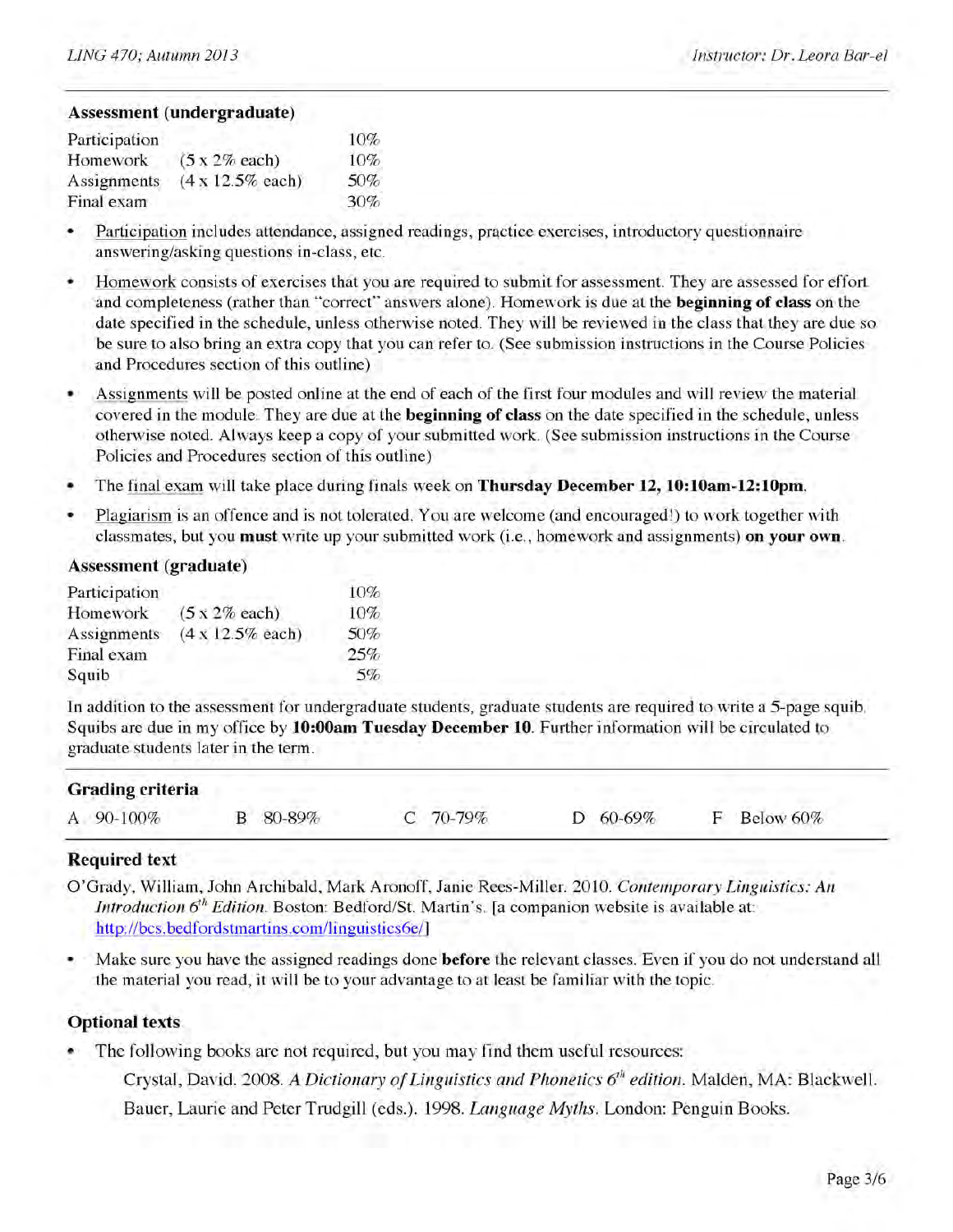#### **Library Reserves**

- This course has a Library Course Reserves webpage. From the Mansfield library main page: www.lib.umt.edu, go to the Reserves tab, scroll down to LING 470 and follow the link for a list of books on reserve for this course. Books on reserve are available from the Information Centre on the main floor of the library (Level 3). Should any other readings be assigned during the course they will be downloadable from our course Moodle site.
- There are three copies of our course textbook, *Contemporary Linguistics: An Introduction 6<sup>th</sup> Edition*, on library reserve (one available on 24 hr checkout and two available on 48 hr checkout). The call number of the book is BA 503.
- Note that the Mansfield library has an electronic copy of *A Dictionary of Linguistics and Phonetics*  $6<sup>th</sup>$ *Edition* (as well as the  $5<sup>th</sup>$  edition). You can connect to these from the library catalogue: www.lib.umt.edu. The library also has circulating hard copies of the  $3<sup>rd</sup>$ ,  $4<sup>th</sup>$ ,  $5<sup>th</sup>$  and  $6<sup>th</sup>$  editions.

#### **Course Policies and Procedures**

- Attendance: You are expected to attend every class and be an active participant. If you miss a class, inform me by e-mail as early as possible. I also urge you to contact a classmate to catch up on what you missed. An attendance sign-in sheet will be circulated in each class. It is **your** responsibility to make sure that you sign the sheet so that you are registered as being in class.
- Respect: Arrive to class on time! We will begin class promptly at 9:40am. You are responsible for all material covered, including announcements, questions/answers, etc., that may occur at the beginning of class. If you are late, please be courteous to your fellow classmates and me - avoid being disruptive. You can catch up on what you may have missed **after class.** If you anticipate being late to class regularly (e.g., due to a work schedule, a class on the other side of campus, etc.), let me know as soon as possible.
- Student Conduct Code: You are expected to be familiar with the *University of Montana Student Conduct Code.* "Being a student at UM presupposes a commitment to the principles and policies embodied in this Code." The Conduct code is downloadable from the following website: http://life.umt.edu/vpsa/student conduct.php. You are also expected to be familiar with the University of Montana Academic Policies and Procedures: http://www.umt.edu/catalog/acad/acadpolicy/default.html.
- E-mail: Throughout the semester, course information will be circulated by e-mail to your UM e-mail address. Make sure that you check that e-mail account often. **You are responsible for ensuring that you are able to receive any course information circulated by e-mail.** If you have any concerns about this, please speak to me.
- Course Accommodations Statement (DSS): If you are a student with a disability who will require reasonable program modification in this course, please meet with Disability Services for Students in Lommasson 154 for assistance in developing a plan to address program modifications. If you are already working with Disability Services your responsibilities are to contact me to discuss reasonable modifications that may be necessary. For more information, visit the Disability Services website at http://life.umt.edu/dss.
- Technical Requirements: Using the Moodle learning environment requires your computer to be set up to view and download documents (.ppt, .doc. .pdf), webpages, etc. More information can be found on the UMOnline Systems Requirements page: http://umonline.umt.edu/tech support/system requirements.php. Contact UMOnline: 406-243-4999; http://umonline.umt.edu/tech support for assistance.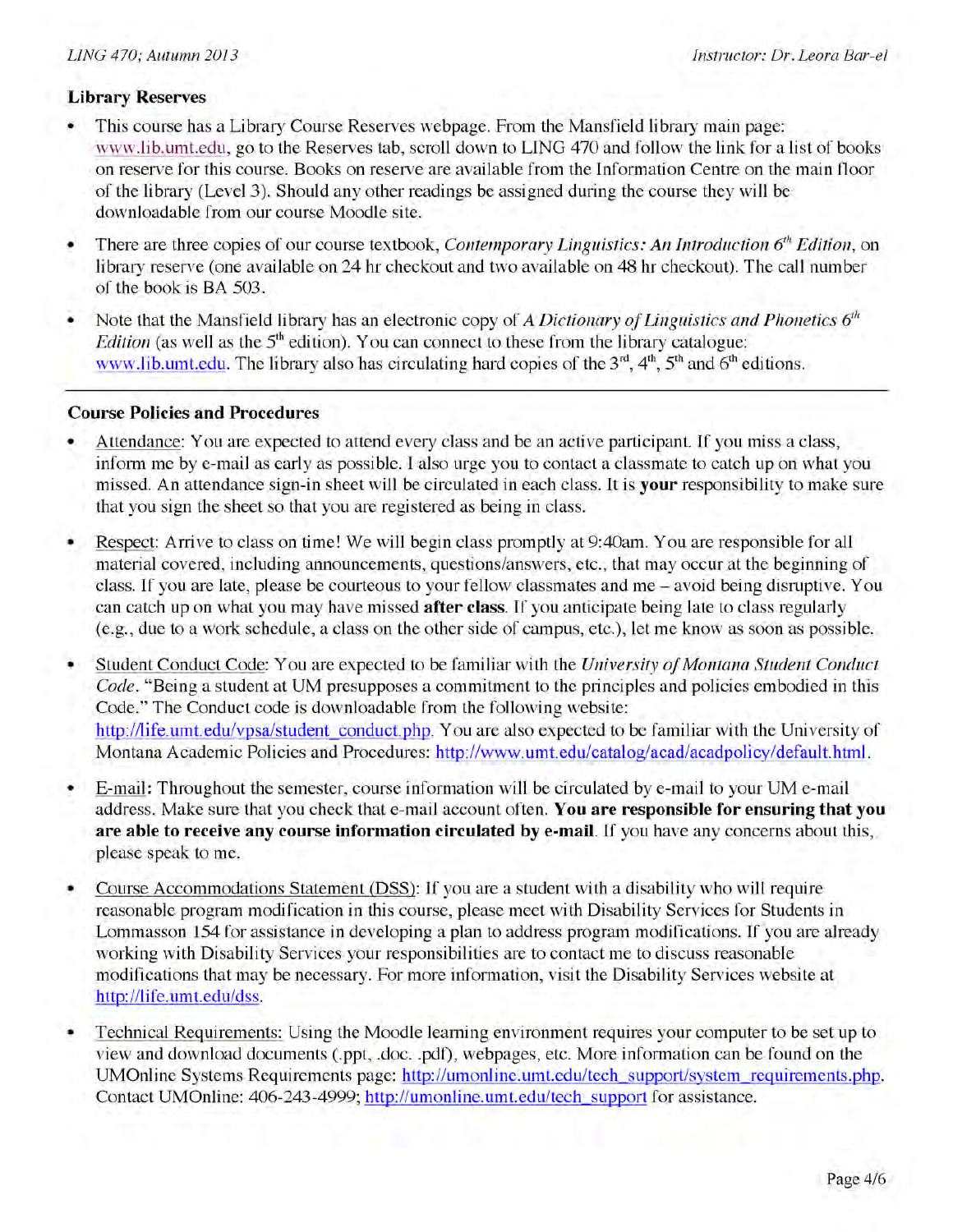• Submitting homework and assignments: Homework exercises and assignments must be submitted as a **hard copy** at the **beginning of class on the day they are due** (see proposed schedule below). Other than exercises assigned from your textbook, homework and assignments will be posted on the course Moodle site as both .pdf and .doc files. Download the .doc file, complete the homework/assignment electronically and then submit a printed copy in class. If you have any formatting/font concerns, use the .pdf version of the homework/assignment as reference; however, hand-written homework and assignments will not be accepted. **Double-sided copies are strongly preferred where possible. IMPORTANT**: see section below on fonts. **REMINDER**: you must bring an extra copy of your homework to class that you can refer to during in-class homework review.

#### **Fonts**

• In order to view the phonetic symbols in the .doc files and to use these symbols to complete your homework/assignments electronically, you must have a phonetic Unicode font installed on your computer. This course uses **DoulosSIL,** a free font available for both Mac and PC operating systems. The font can be downloaded from the following site:

http://scripts.sil.org/cms/scripts/page.php?site\_id=nrsi&item\_id=DoulosSIL\_download#1fd0063a

• Instructions on how to download and install the fonts will vary depending on your computer and operating system. Some advice is available from the link below:

http://scripts.sil.org/cms/scripts/page.php?site\_id=nrsi&item\_id=DecompressUtil

- You may find websites such as http://westonruter.github.io/ipa-chart/keyboard/ where you can copy and paste/insert phonetic symbols into your documents from the International Phonetic Alphabet (IPA) useful. As well, I have posted on our course Moodle site a .doc file containing all the phonetic symbols needed to transcribe English which you can use to copy and paste/insert symbols into your documents.
- For your reference, further information on phonetic fonts and the web can be found at the following sites: http://www.alanwood.net/unicode/ http://www.phon.ucl.ac.uk/home/wells/ipa-unicode.htm

#### **If you are having any trouble downloading fonts/viewing .doc files, please ask!**